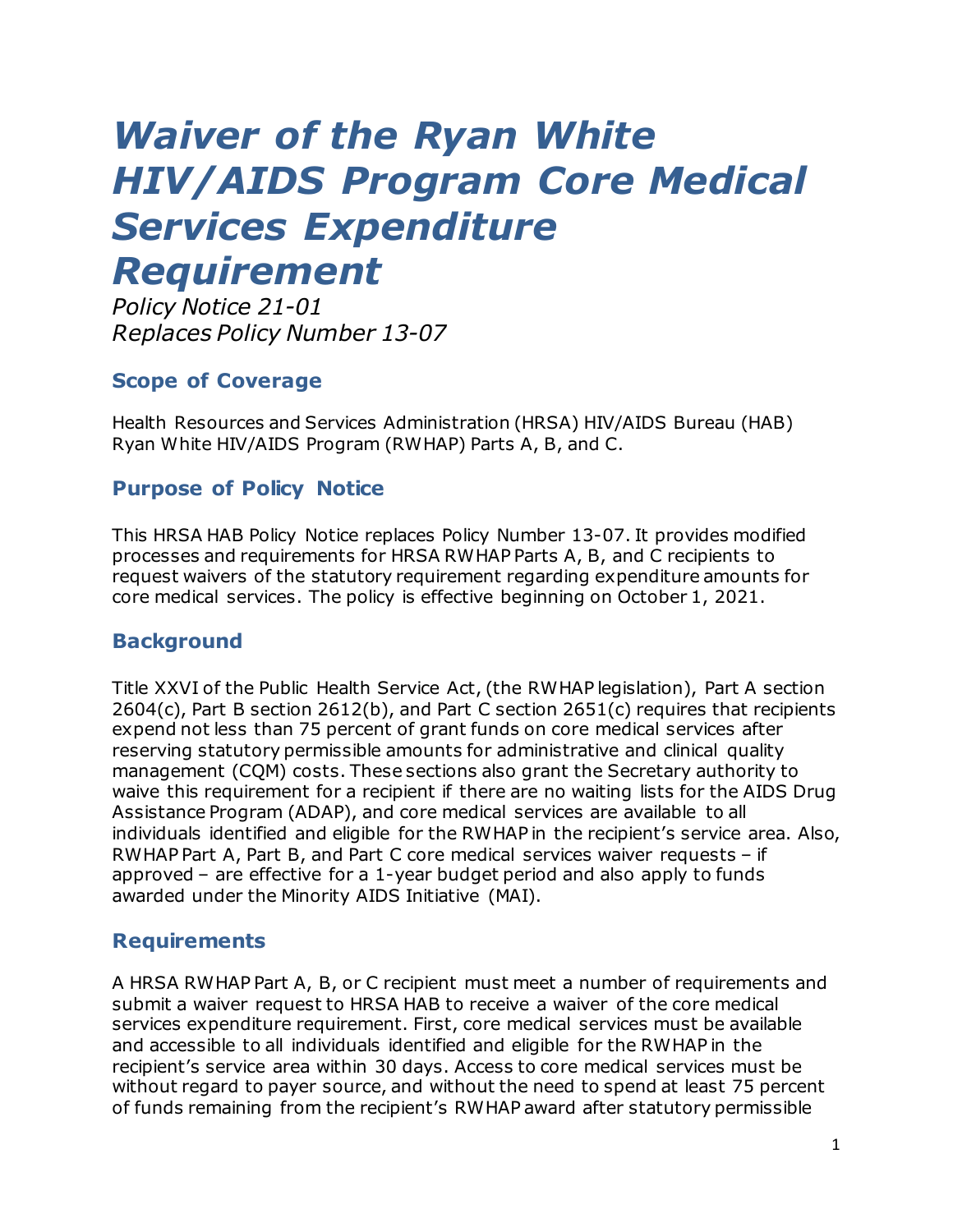amounts for administrative and CQM are reserved. Second, the HRSA RWHAP recipient must ensure there are no ADAP waiting lists in its service area. Third, a public process to obtain input on the waiver request must have occurred. This process must seek input from impacted communities, including clients and RWHAPfunded core medical services providers, on the availability of core medical services and the decision to request the waiver. The public process may be a part of the same one used to seek input on community needs as part of the annual priority setting and resource allocation, comprehensive planning, statewide coordinated statement of need (SCSN), public planning, and/or needs assessment processes.

# **Requesting a Waiver**

To request a waiver, the Chief Elected Official, Chief Executive Officer, or a designee of either must complete and submit the HRSA RWHAP Core Medical Services Waiver Request Attestation Form (appended below on page 4) to HRSA HAB. The form should be submitted according to the applicable deadlines and methods for submission outlined below. By completing and submitting this form, the Chief Elected Official, Chief Executive Officer, or a designee of either attests to meeting the requirements outlined above and agrees to provide supportive evidence to HRSA HAB upon request.No other documentation is required to be submitted with the HRSA RWHAP Core Medical Services Waiver Request Attestation Form.

# **Deadlines for Submitting Waiver Requests**

#### *HRSA RWHAP Part A Waiver Requests*

A HRSA RWHAP Part A recipient's request for a waiver should be submitted as an attachment with the grant application or the mandatory non-competing continuation (NCC) progress report, if applicable. In each case, waiver requests do not count towards the submission page limit. Requests for waivers should not be submitted prior to the grant application or mandatory NCC progress report, nor should they be submitted after the start of the grant award budget period for which the waiver is being requested.

#### *HRSA RWHAP Part B Waiver Requests*

A HRSA RWHAP Part B recipient's request for a waiver may be submitted either in advance of the grant application, as an attachment to the grant application, with the mandatory NCC progress report, or up to four months into the grant award budget period for which the waiver is being requested.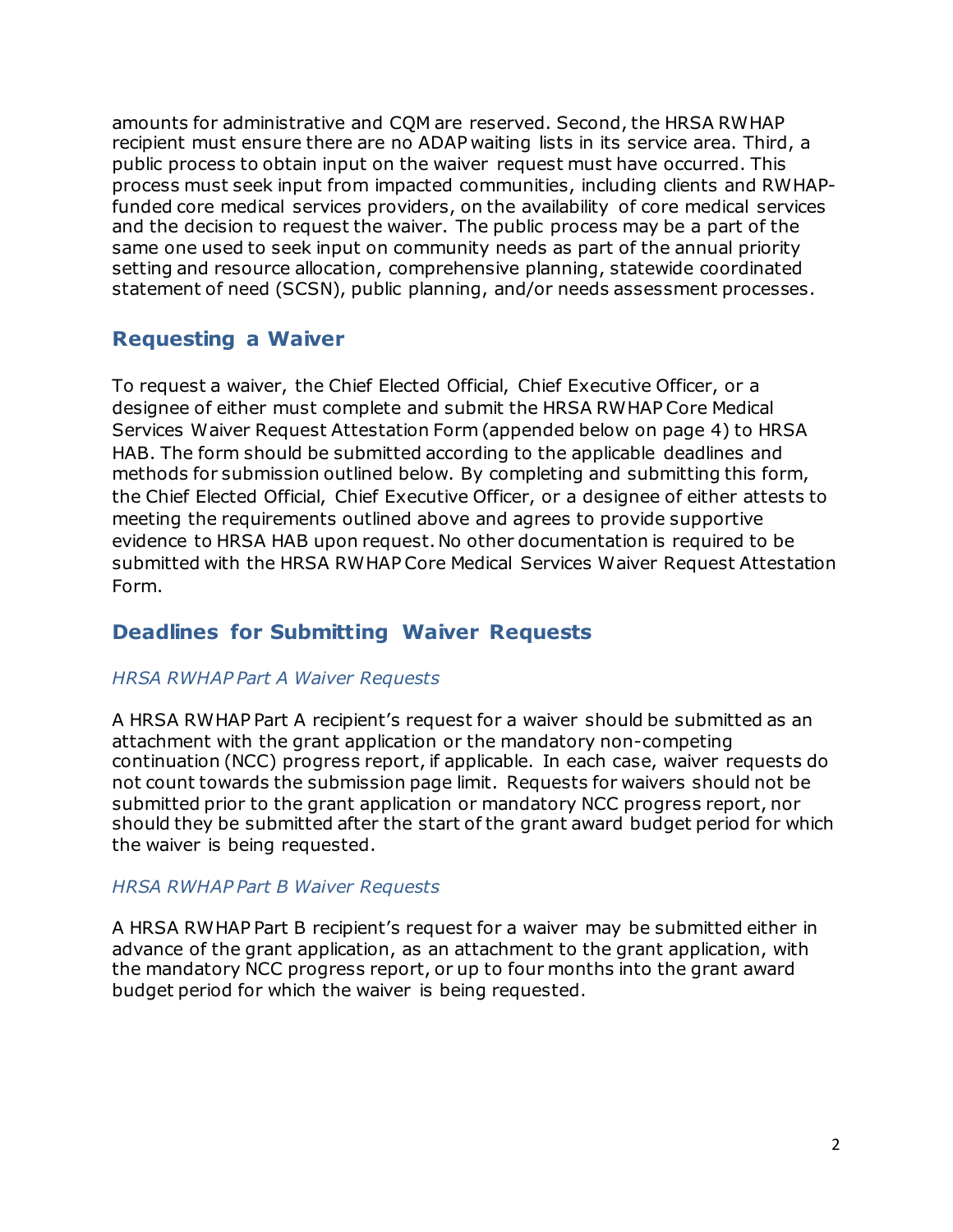#### *HRSA RWHAP Part C Waiver Requests*

A HRSA RWHAP Part C recipient's request for a waiver should be submitted as an attachment to the grant application or the mandatory NCC progress report. Requests for waivers should not be submitted prior to the grant application or mandatory NCC progress report, nor should they be submitted after the start of the grant award budget period for which the waiver is being requested.

# **Methods for Submitting Waiver Requests**

Waiver requests submitted with grant applications must be submitted through [www.grants.gov](https://www.grants.gov/). Waiver requests submitted with the mandatory NCC progress report must be submitted through the Electronic Handbooks (EHB). For waiver requests that are not submitted with grant applications, and not submitted with the mandatory NCC progress report, a recipient must notify its HRSA HAB project officer (PO) of its intention to request a waiver. The PO will initiate a Request for Information in the EHB. The recipient must respond to the EHB task consistent with the deadlines for submitting waiver requests outlined above.

## **Waiver Review and Notification Process**

HRSA HAB will review requests and notify recipients of waiver approval or denial within four weeks of receipt of the request.

Approved core medical services waivers will be effective for the one-year budget period for which it is approved; recipients must submit a new request for each budget period. A recipient approved for a core medical services waiver is not required to implement the approved waiver if it is no longer needed.

*This guidance does not have the force and effect of law and is not meant to bind the public in any way, except as authorized by law or as incorporated into a contract. It is intended only to provide clarity to the public regarding existing requirements under the law or agency policies.*